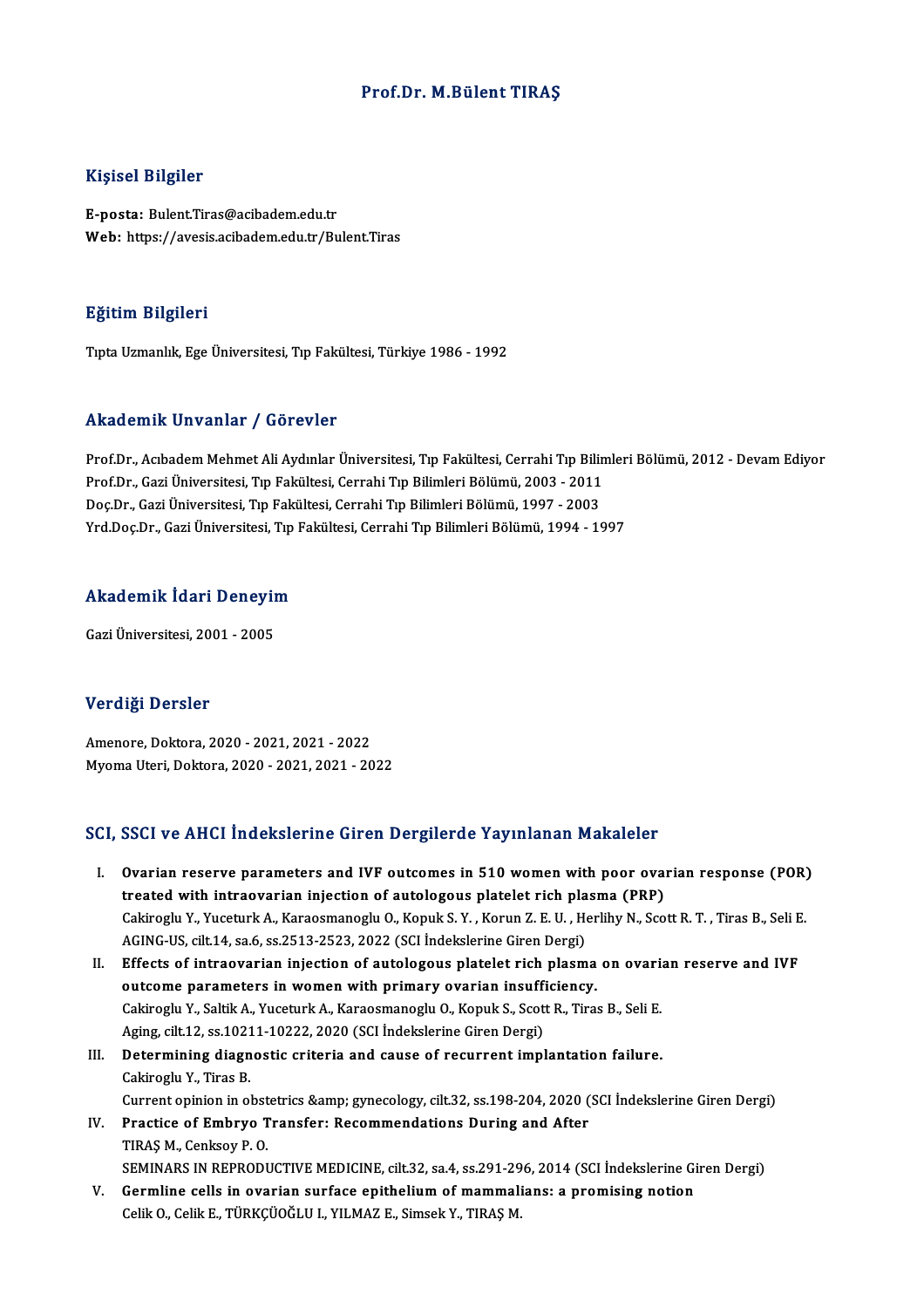REPRODUCTIVE BIOLOGY AND ENDOCRINOLOGY, cilt.10, 2012 (SCI İndekslerine Giren Dergi)<br>Effect of blaad and musus an the sussess rates of embrus transfers

- REPRODUCTIVE BIOLOGY AND ENDOCRINOLOGY, cilt.10, 2012 (SCI İndeksler:<br>VI. Effect of blood and mucus on the success rates of embryo transfers. REPRODUCTIVE BIOLOGY AND ENDOCRINOLOGY, cilt.10, 2012 (State of blood and mucus on the success rates of embryor<br>Tiras B., Korucuoglu U., Polat M., Saltik A., Zeyneloglu H., Yarali H.<br>European journal of obstatries, superco VI. Effect of blood and mucus on the success rates of embryo transfers.<br>Tiras B., Korucuoglu U., Polat M., Saltik A., Zeyneloglu H., Yarali H.<br>European journal of obstetrics, gynecology, and reproductive biology, cilt.165, Tiras B., Korucuoglu U., Polat M., Saltik A., Zeyneloglu H., Yarali H. European journal of obstetrics, gynecology, and reproductive biology, cilt.165, ss.239-4<br>Giren Dergi)<br>VII. Effect of air bubble localization after transfer on embryo transfer outcomes<br>Tipes B. Korveyorly U. Bolat M. Saltik
- Giren Dergi)<br>Effect of air bubble localization after transfer on embryo tran<br>Tiras B., Korucuoglu U., Polat M., Saltik A., Zeyneloglu H. B. , YARALI H.<br>FUROREAN JOURNAL OF ORSTETRICS & CYNECOLOCY AND RERRODL EUROPEAN JOURNAL OF OBSTETRICS & GYNECOLOGY AND REPRODUCTIVE BIOLOGY, cilt.164, sa.1, ss.52-54, 2012<br>(SCI İndekslerine Giren Dergi) Tiras B., Korucuoglu U., Polat M., Saltik A., Zeyneloglu H. B., YARALI H. EUROPEAN JOURNAL OF OBSTETRICS & GYNECOLOGY AND REPRODUCTIVE BIOLOGY<br>(SCI Indekslerine Giren Dergi)<br>VIII. Management of endometrial polyps diagnosed before or during ICSI cycles<br>Tines B. Komenogly II. Bolat M. Zaumelogly H
- (SCI İndekslerine Giren Dergi)<br>Management of endometrial polyps diagnosed before or durin<br>Tiras B., Korucuoglu U., Polat M., Zeyneloglu H. B. , Saltik A., YARALI H.<br>REPRODUCTIVE PIOMEDICINE ONI INE. silt 24, ss 1, ss 122, Tiras B., Korucuoglu U., Polat M., Zeyneloglu H. B. , Saltik A., YARALI H.<br>REPRODUCTIVE BIOMEDICINE ONLINE, cilt.24, sa.1, ss.123-128, 2012 (SCI İndekslerine Giren Dergi) Tiras B., Korucuoglu U., Polat M., Zeyneloglu H. B. , Saltik A., YARALI H.<br>REPRODUCTIVE BIOMEDICINE ONLINE, cilt.24, sa.1, ss.123-128, 2012 (SCI İndekslerine Giren Dergi)<br>IX. Comparison of diagnostic accuracy of saline inf
- and hysteroscopy in postmenopausal bleeding<br>Bingol B., Gunenc M. Z., Gedikbasi A., Guner H., Tasdemir S., Tiras B. Comparison of diagnostic accuracy of saline infusion sonoh<br>and hysteroscopy in postmenopausal bleeding<br>Bingol B., Gunenc M. Z. , Gedikbasi A., Guner H., Tasdemir S., Tiras B.<br>ARCHIVES OF CYNECOLOCY AND OBSTETRICS sit 294 s ARCHIVES OF GYNECOLOGY AND OBSTETRICS, cilt.284, sa.1, ss.111-117, 2011 (SCI İndekslerine Giren Dergi) Bingol B., Gunenc M. Z. , Gedikbasi A., Guner H., Tasdemir S., Tiras B.<br>ARCHIVES OF GYNECOLOGY AND OBSTETRICS, cilt.284, sa.1, ss.111-117, 2011 (SCI İndekslerine Giren Dergi)<br>X. Comparison of diagnostic accuracy of saline
- ARCHIVES OF GYNEO<br>Comparison of dia<br>and hysteroscopy<br><sup>Pingel P.</sup> Gunens <sup>7</sup> Comparison of diagnostic accuracy of saline infusion sor<br>and hysteroscopy<br>Bingol B., Gunenc Z., Gedikbasi A., Guner H., Tasdemir S., Tiras B.<br>JOUDNAL OF OPSTETPICS AND CYNAECOLOCY si<sup>1</sup>t 21, 23,1, 35 E. and hysteroscopy<br>Bingol B., Gunenc Z., Gedikbasi A., Guner H., Tasdemir S., Tiras B.<br>JOURNAL OF OBSTETRICS AND GYNAECOLOGY, cilt.31, sa.1, ss.54-58, 2011 (SCI İndekslerine Giren Dergi)<br>Impact of embrue replacement depth en

- Bingol B., Gunenc Z., Gedikbasi A., Guner H., Tasdemir S., Tiras B.<br>JOURNAL OF OBSTETRICS AND GYNAECOLOGY, cilt.31, sa.1, ss.54-58, 2011 (SCI İndekslerine Giren Dergi)<br>XI. Impact of embryo replacement depth on in vitro fer JOURNAL OF OBSTETRICS AND GYNAECOLOGY, cilt.31, sa.1, s<br>Impact of embryo replacement depth on in vitro fertil<br>Tiras B., Polat M., Korucuoglu U., Zeyneloglu H. B. , YARALI H.<br>EEPTH ITY AND STEBH ITY silt.94, sa.4, ss.1341,1 Impact of embryo replacement depth on in vitro fertilization and embryo transfer<br>Tiras B., Polat M., Korucuoglu U., Zeyneloglu H. B. , YARALI H.<br>FERTILITY AND STERILITY, cilt.94, sa.4, ss.1341-1345, 2010 (SCI İndekslerine
- Tiras B., Polat M., Korucuoglu U., Zeyneloglu H. B. , YARALI H.<br>FERTILITY AND STERILITY, cilt.94, sa.4, ss.1341-1345, 2010 (SCI İndekslerine Giren Dergi)<br>XII. Effects of hormone replacement therapy on glucose and lipid pro FERTILITY AND STERILITY, cilt.94, sa.4, ss.13<br>Effects of hormone replacement therap<br>parameters in postmenopausal women<br>Pingel B. Cunone 7, Vilmar M. Pini A. Tiros I Effects of hormone replacement therapy on gluce<br>parameters in postmenopausal women<br>Bingol B., Gunenc Z., Yilmaz M., Biri A., Tiras B., Guner H.<br>ARCHIVES OF CYNECOLOCY AND OPSTETPICS silt 291

parameters in postmenopausal women<br>Bingol B., Gunenc Z., Yilmaz M., Biri A., Tiras B., Guner H.<br>ARCHIVES OF GYNECOLOGY AND OBSTETRICS, cilt.281, sa.5, ss.857-864, 2010 (SCI İndekslerine Giren Dergi)

- XIII. Intracytoplasmic sperm injection outcome of women over 39: an analysis of 668 cycles Yarali H., Bozdag G., Polat M., ESİNLER İ., Tiras B. Intracytoplasmic sperm injection outcome of women over 39: an analysis of 668 cycles<br>Yarali H., Bozdag G., Polat M., ESİNLER İ., Tiras B.<br>ARCHIVES OF GYNECOLOGY AND OBSTETRICS, cilt.281, sa.2, ss.349-354, 2010 (SCI İndeksl
- XIV. Antagonist/letrozole protocol in poor ovarian responders for intracytoplasmic sperminjection: a ARCHIVES OF GYNECOLOGY AND OBSTETRICS, cilt.281, sa.2, ss.3<br>Antagonist/letrozole protocol in poor ovarian responde<br>comparative study with the microdose flare-up protocol<br>XARALLH, ESINLER L. Bolat M. Bordos C. Tires B YARALI H., ESİNLER İ., Polat M., Bozdag G., Tiras B. FERTILITYANDSTERILITY, cilt.92, sa.1, ss.231-235,2009 (SCI İndekslerineGirenDergi) YARALI H., ESİNLER İ., Polat M., Bozdag G., Tiras B.<br>FERTILITY AND STERILITY, cilt.92, sa.1, ss.231-235, 2009 (SCI İndekslerine Giren Dergi)<br>XV. TESE-ICSI in patients with non-mosaic Klinefelter syndrome: a comparative stu
- FERTILITY AND STERILITY, cilt.92, sa.1, ss.231-235, 2009 (SCI İndekslerine Giren I<br>TESE-ICSI in patients with non-mosaic Klinefelter syndrome: a comparati<br>YARALI H., Polat M., Bozdag G., Gunel M., Alpas I., ESİNLER İ., DOĞ YARALI H., Polat M., Bozdag G., Gunel M., Alpas I., ESİNLER İ., DOĞAN N. U. , Tiras B.<br>REPRODUCTIVE BIOMEDICINE ONLINE, cilt.18, sa.6, ss.756-760, 2009 (SCI İndekslerine Giren Dergi) YARALI H., Polat M., Bozdag G., Gunel M., Alpas I., ESİNLER İ., DOĞAN N. U. , Tiras B.<br>REPRODUCTIVE BIOMEDICINE ONLINE, cilt.18, sa.6, ss.756-760, 2009 (SCI İndekslerine Giren Dergi)<br>XVI. ICSI outcome following conservativ
- REPRODUCTIVE BIOMEDICINE ONLINE, cilt.18, sa.6, ss.756-7<br>ICSI outcome following conservative fertility sparing<br>Bozdag G., YARALI H., Polat M., ESİNLER İ., Tiras B., Ayhan A.<br>REPRODUCTIVE PIOMEDICINE ONLINE, silt 18, ss.2, ICSI outcome following conservative fertility sparing management of endometrial cancer<br>Bozdag G., YARALI H., Polat M., ESİNLER İ., Tiras B., Ayhan A.<br>REPRODUCTIVE BIOMEDICINE ONLINE, cilt.18, sa.3, ss.416-420, 2009 (SCI İn Bozdag G., YARALI H., Polat M., ESİNLER İ., Tiras B., Ayhan A.<br>REPRODUCTIVE BIOMEDICINE ONLINE, cilt.18, sa.3, ss.416-420, 2009 (SCI İndek<br>XVII. Intravenous leiomyomatosis treated with aromatase inhibitor therapy REPRODUCTIVE BIOMEDICINE ONLINE, cilt.18, sa.3, ss.416-420, 2009 (SCI İndekslerine Giren Dergi)
- INTERNATIONAL JOURNAL OF GYNECOLOGY & OBSTETRICS, cilt.101, sa.3, ss.299-300, 2008 (SCI İndekslerine<br>Giren Dergi) Biri A., Korucuoglu U., Zumrutbas N., Tiras B., Guner H. INTERNATIONAL JOURNAL OF GYNECOLOGY & OBSTETRICS, cilt.101, s<br>Giren Dergi)<br>XVIII. Uterine lipoma and coincidental cervical cancer: a case report<br>Nilal T. Algin II. EPDEM 0. A. Tires P. Dursun A.

## Giren Dergi)<br>Uterine lipoma and coincidental cervical can<br>Dilek T., Akcin U., ERDEM O. A. , Tiras B., Dursun A.<br>INTERNATIONAL JOURNAL OF CYNECOLOCICAL C Uterine lipoma and coincidental cervical cancer: a case report<br>Dilek T., Akcin U., ERDEM O. A. , Tiras B., Dursun A.<br>INTERNATIONAL JOURNAL OF GYNECOLOGICAL CANCER, cilt.16, sa.1, ss.445-447, 2006 (SCI İndekslerine Giren<br>De Dilek T<br>INTERI<br>Dergi)<br>The ef INTERNATIONAL JOURNAL OF GYNECOLOGICAL CANCER, cilt.16, sa.1, ss.445-447, 2006 (SCI Indekslerine Giren<br>Dergi)<br>XIX. The effects of rosiglitazone and metformin on insulin resistance and serum androgen levels in obese<br>and lea

Dergi)<br>XIX. The effects of rosiglitazone and metformin on insulin resistance and serum androgen levels in obese<br>and lean patients with polycystic ovary syndrome Yilmaz M., Biri A., Karakoc A., Toruner F., Bingol B., Cakir N., Tiras B., Ayvaz G., Arslan M.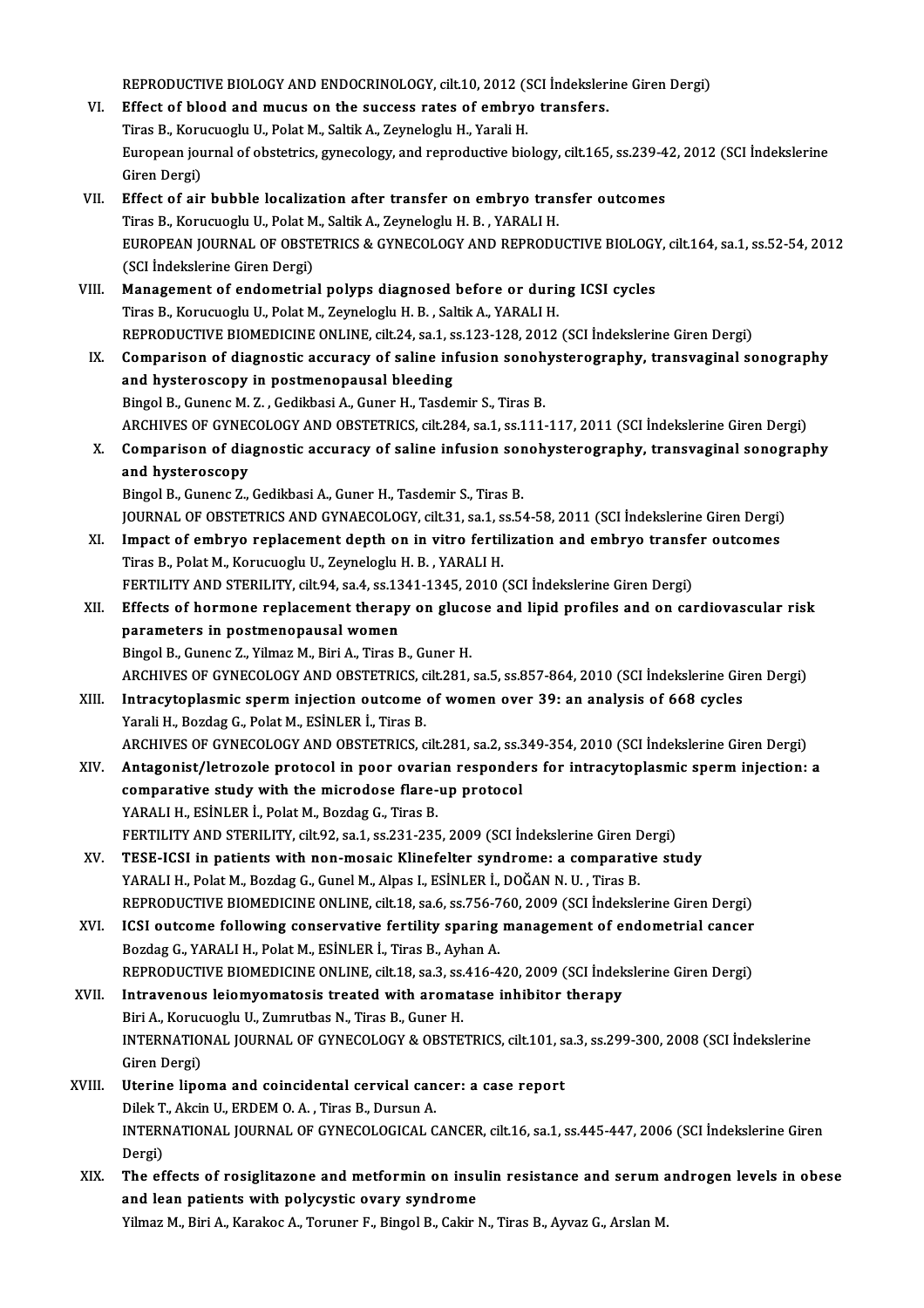JOURNAL OF ENDOCRINOLOGICAL INVESTIGATION, cilt.28, sa.11, ss.1003-1008, 2005 (SCI İndekslerine Giren<br>Persi JOURN<br>Dergi)<br>The of JOURNAL OF ENDOCRINOLOGICAL INVESTIGATION, cilt.28, sa.11, ss.1003-1008, 2005 (SCI İndekslerine Giren<br>Dergi)<br>XX. The effects of rosiglitazone and metformin on menstrual cyclicity and hirsutism in polycystic ovary<br>sundnome

Dergi)<br>The effects<br>syndrome<br><sup>Vilmor M. V</sup> The effects of rosiglitazone and metformin on menstrual cyclic<br>Syndrome<br>Yilmaz M., Karakoc A., Toruner F., Cakir N., Tiras B., Ayvaz G., Arslan M.<br>CYNECOLOCICAL ENDOCEINOLOCY, silt 21, sa 3, ss 154, 160, 2005 (SC)

s**yndrome**<br>Yilmaz M., Karakoc A., Toruner F., Cakir N., Tiras B., Ayvaz G., Arslan M.<br>GYNECOLOGICAL ENDOCRINOLOGY, cilt.21, sa.3, ss.154-160, 2005 (SCI İndekslerine Giren Dergi) Yilmaz M., Karakoc A., Toruner F., Cakir N., Tiras B., Ayvaz G., Arslan M.<br>GYNECOLOGICAL ENDOCRINOLOGY, cilt.21, sa.3, ss.154-160, 2005 (SCI İndeksleri<br>XXI. Assisted reproduction in the treatment of polycystic ovarian synd

## GYNECOLOGICAL ENDOCRI<br>Assisted reproduction in<br>Urman B., Tiras B., Yakin K.<br>REPRODUCTIVE PIOMEDIC Urman B., Tiras B., Yakin K.<br>REPRODUCTIVE BIOMEDICINE ONLINE, cilt.8, sa.4, ss.419-430, 2004 (SCI İndekslerine Giren Dergi) Urman B., Tiras B., Yakin K.<br>REPRODUCTIVE BIOMEDICINE ONLINE, cilt.8, sa.4, ss.419-430, 2004 (SCI İndekslerine<br>XXII. Acquired pelvic anomaly preventing sexual intercourse in a female patient<br>Takka S. Sila E. Tiras B.

## REPRODUCTIVE BIOMEN<br>Acquired pelvic anon<br>Takka S., Cila E., Tiras B.<br>APCHIVES OF OPTHOPA ARCHIVES OF ORTHOPAEDIC AND TRAUMA SURGERY, cilt.122, sa.3, ss.177-178, 2002 (SCI İndekslerine Giren<br>Dergi) Takka S., Cila E., Tiras B. ARCHIVES OF ORTHOPAEDIC AND TRAUMA SURGERY, cilt.122, sa.3, ss.177-178, 2002 (SCI Indekslerine Giren<br>Dergi)<br>XXIII. Influence of exogenous estrogen administration on serum CA-125 originating from the endometrium<br>KARARACAK B

- Dergi)<br>I<mark>nfluence of exogenous estrogen administration on se</mark>:<br>KARABACAK R. O. , Ilgin N., Tiras B., Gursoy R., Himmetoglu O.<br>INTERNATIONAL JOURNAL OF CYNECOLOCY & OBSTETPICS Influence of exogenous estrogen administration on serum CA-125 originating from the endometrium<br>KARABACAK R. O. , Ilgin N., Tiras B., Gursoy R., Himmetoglu O.<br>INTERNATIONAL JOURNAL OF GYNECOLOGY & OBSTETRICS, cilt.76, sa.2 KARAB<br>INTERI<br>Dergi)<br>The ne INTERNATIONAL JOURNAL OF GYNECOLOGY & OBSTETRICS, cilt.76, sa.2, ss.169-172, 2002 (SCI İ<br>Dergi)<br>XXIV. The penetration of cefoperazone and sulbactam into the lumbar intervertebral discs.
- Dergi)<br>The penetration of cefoperazone and sulbactam into the lumbar intervertebral discs.<br>Köroğlu A., Acar O., Ustün M., Tiraş B., Eser O. Journal of spinal disorders, cilt.14, ss.453-4, 2001 (SCI İndekslerine Giren Dergi)
- Köroğlu A., Acar O., Ustün M., Tiraş B., Eser O.<br>Journal of spinal disorders, cilt.14, ss.453-4, 2001 (SCI İndekslerine Giren Dergi)<br>XXV. Child abuse in Turkey: an experience in overcoming denial and a description of 50 ca Journal of spinal disorders, cilt.14, ss.453-4, 2001 (SCI İndekslerine Giren Dergi)<br>Child abuse in Turkey: an experience in overcoming denial and a description of 50<br>Oral R., Can D., Kaplan S., Polat S., ATEŞ N., Cetin G., Oral R., Can D., Kaplan S., Polat S., ATEŞ N., Cetin G., Miral S., Hanci H., Ersahin Y., Tepeli N., et al.<br>CHILD ABUSE & NEGLECT, cilt.25, sa.2, ss.279-290, 2001 (SSCI İndekslerine Giren Dergi) Oral R., Can D., Kaplan S., Polat S., ATEŞ N., Cetin G., Miral S., Hanci H., Ersahin Y., Tepeli N., et al.<br>CHILD ABUSE & NEGLECT, cilt.25, sa.2, ss.279-290, 2001 (SSCI İndekslerine Giren Dergi)<br>XXVI. A multicenter child ma
- CHILD ABUSE & NEGLECT, cilt.25, sa.2, ss.279-290, 2001 (SSCI İndekslerine<br>A multicenter child maltreatment study: twenty-eight cases follow<br>Oral R., Can D., Hanci H., Miral S., Erşahin Y., Tepeli N., Bulguç A. G., Tiraş B. A multicenter child maltreatment study: twenty-eight cases followed-up on a multidisciplina<br>Oral R., Can D., Hanci H., Miral S., Erşahin Y., Tepeli N., Bulguç A. G. , Tiraş B.<br>The Turkish journal of pediatrics, cilt.40, sa Oral R., Can D., Hanci H., Miral S., Erşahin Y., Tepeli N., Bulguç A. G., Tira:<br>The Turkish journal of pediatrics, cilt.40, sa.4, ss.515-23, 1998 (SCI Exp.<br>XXVII. Retained Tubocornual Endometrium and the TUMA Procedure<br>Kar
- The Turkish journal of pediatrics, cilt.40, sa.4, ss.515-2<br>Retained Tubocornual Endometrium and the TU<br>Karabacak R., Taner Z., Tiras B., Gursoy R., Yildirim M.<br>The Journal of the American Association of Cyneseles Retained Tubocornual Endometrium and the TUMA Procedure<br>Karabacak R., Taner Z., Tiras B., Gursoy R., Yildirim M.<br>The Journal of the American Association of Gynecologic Laparoscopists, cilt.3, 1996 (SCI Expanded İndekslerin Karabacak R.<br>The Journal c<br>Giren Dergi)<br>Adult extrel The Journal of the American Association of Gynecolo<br>Giren Dergi)<br>XXVIII. Adult extrarenal Wilms' tumor. A case report.<br>Günev B. Alutel G. Tines B. Günev H. Sabin L. Kungs
- Giren Dergi)<br>Adult extrarenal Wilms' tumor. A case report.<br>Gürsoy R., Akyol G., Tiras B., Güner H., Sahin I., Kurşaklioğlu S., Uluoğlu O.<br>Curesplagis and obstetris investigation, silt 40, ss 141 4, 1995 (SCL İndek Adult extrarenal Wilms' tumor. A case report.<br>Gürsoy R., Akyol G., Tiras B., Güner H., Sahin I., Kurşaklioğlu S., Uluoğlu O.<br>Gynecologic and obstetric investigation, cilt.40, ss.141-4, 1995 (SCI İndekslerine Giren Dergi)<br>C Gürsoy R., Akyol G., Tiras B., Güne:<br>Gynecologic and obstetric investig<br>XXIX. Gonadoblastoma and fertility. Gynecologic and obstetric investigation,<br>**Gonadoblastoma and fertility.**<br>Erhan Y., Toprak A., Ozdemir N., Tiras B.<br>Journal of clinical pathology, silt 45, cs 8.

```
Gonadoblastoma and fertility.<br>Erhan Y., Toprak A., Ozdemir N., Tiras B.<br>Journal of clinical pathology, cilt.45, ss.828-9, 1992 (SCI İndekslerine Giren Dergi)
```
### Diğer Dergilerde Yayınlanan Makaleler

- Iger Dergilerde Yayınlanan Makaleler<br>I. Is It necessary to perform surgical staging in patients with giant immature ovarian teratomas<br>mimisking mature systic teratoma at fragan section I Bergherde ruy intuitan mandreter<br>Is It necessary to perform surgical staging in patien<br>mimicking mature cystic teratoma at frozen section<br>CULED L TURD A B TASKIBAN C ONAN M A TATLLDO Is It necessary to perform surgical staging in patients with giant immature of mimicking mature cystic teratoma at frozen section<br>GÜLER İ., TURP A. B. , TAŞKIRAN Ç., ONAN M. A. , TATLI DOĞAN H., GÜNER H., TIRAŞ M.<br>Internat mimicking mature cystic teratoma at frozen section<br>GÜLER İ., TURP A. B. , TAŞKIRAN Ç., ONAN M. A. , TATLI DOĞAN H., GÜNER H., TIRAŞ M.<br>International Journal of Women's Health and Reproduction Sciences, cilt.1, sa.3, ss.105 İndekslerine Giren Dergi) International Journal of Women's Health and Reproduction Sciences, cilt.1, sa.3, ss.10<br>
Indekslerine Giren Dergi)<br>
II. İleri evre over tümörünü taklit eden peritoneal tüberkülozis Olgu sunumu<br>
CÜLER İ. YU MAZE ONAN M.A. İndekslerine Giren Dergi)<br>İleri evre over tümörünü taklit eden peritoneal<br>GÜLER İ., YILMAZ E., ONAN M. A. , TIRAŞ M., GÜNER H.<br>Türk linekeleji ve Obstetrik Derneği Dergisi, silt 5, se 2
- GÜLER İ., YILMAZ E., ONAN M. A. , TIRAŞ M., GÜNER H.<br>Türk Jinekoloji ve Obstetrik Derneği Dergisi, cilt.5, sa.2, ss.130-133, 2008 (Diğer Kurumların Hakemli Dergileri) GÜLER İ., YILMAZ E., ONAN M. A. , TIRAŞ M., GÜNER H.<br>Türk Jinekoloji ve Obstetrik Derneği Dergisi, cilt.5, sa.2, ss.130-133,<br>III. Kadınların acil kontrasepsiyon hakkında bilgi ve tutumları<br>KORUCUQĞLU Ü. BİRİ A. BOZKURT N.

## Türk Jinekoloji ve Obstetrik Derneği Dergisi, cilt.5, sa.2, ss.130-133, 20)<br>Kadınların acil kontrasepsiyon hakkında bilgi ve tutumları<br>KORUCUOĞLU Ü., BİRİ A., BOZKURT N., ÖZCAN P., YILMAZ E., TIRAŞ M.<br>Türk linekeleji ve Ob KORUCUOĞLU Ü., BİRİ A., BOZKURT N., ÖZCAN P., YILMAZ E., TIRAŞ M.<br>Türk Jinekoloji ve Obstetrik Derneği Dergisi, cilt.4, sa.3, ss.195-198, 2007 (Diğer Kurumların Hakemli Dergileri)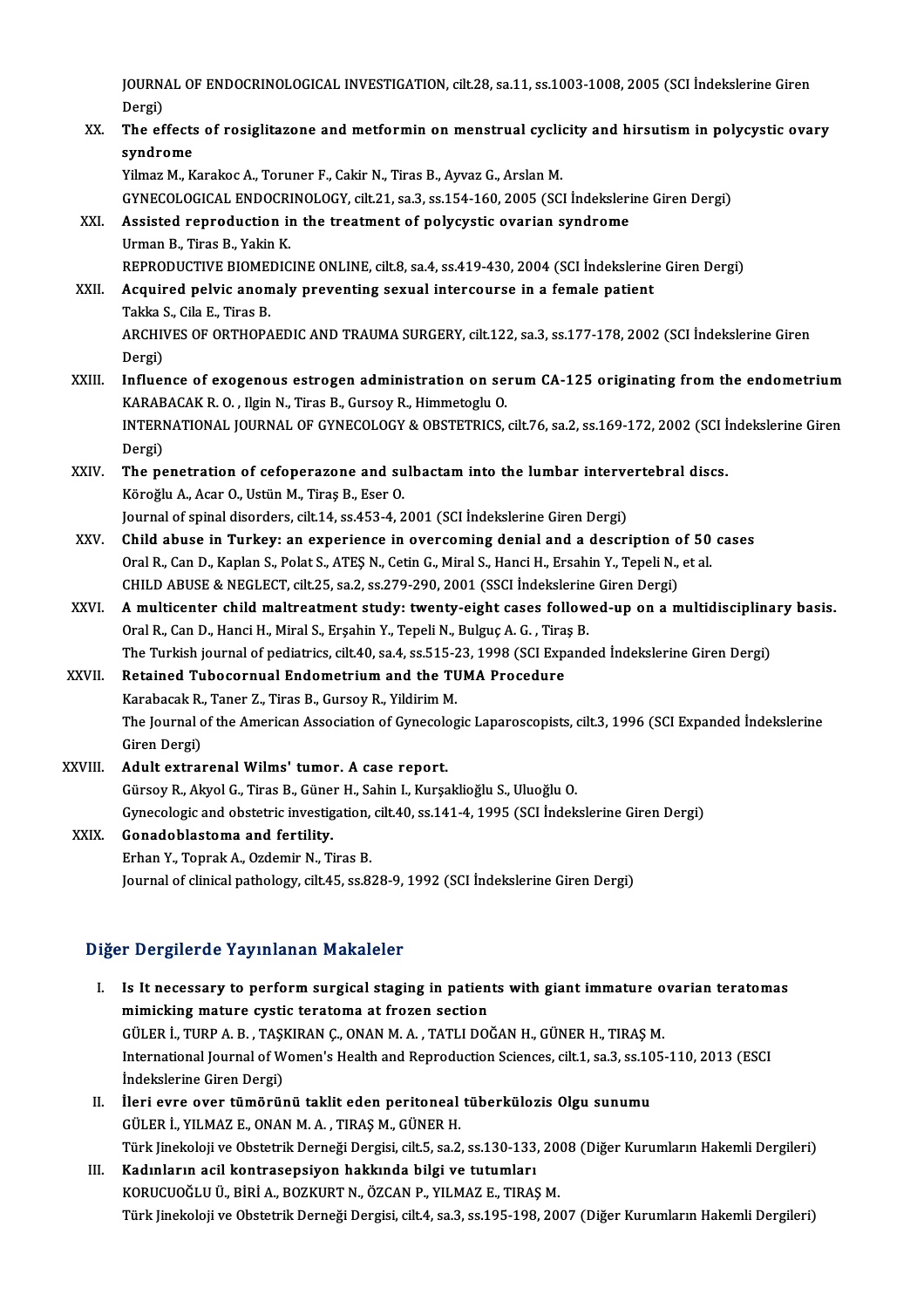- IV. Turkish Adolescents' Knowledge on and Attitude toward Emergency Contraception Turkish Adolescents' Knowledge on and Attitude toward Emergen<br>BOZKURT N., Korucuoğlu Ü., Aksakal F. N. , Biri A., Çiftçi B., Maral I., Tiraş B.<br>Journal of Bodistris and Adolessent Cynesalegy, silt 19, se 6, se 291, 295, 29 Turkish Adolescents' Knowledge on and Attitude toward Emergency Contraception<br>BOZKURT N., Korucuoğlu Ü., Aksakal F. N. , Biri A., Çiftçi B., Maral I., Tiraş B.<br>Journal of Pediatric and Adolescent Gynecology, cilt.19, sa.6, BOZKURT N., Korucuoğlu Ü., Aksakal F. N. , Biri A., Çiftçi B., Maral I., Tiraş B.<br>Journal of Pediatric and Adolescent Gynecology, cilt.19, sa.6, ss.391-395, 2006 (Diğer Kurumların Hakemli<br>Dergileri) Journal of Pediatric and Adolescent Gynecology, cilt.19, sa.6, ss.391-395, 2006 (Diğer Kuruml<br>Dergileri)<br>V. Birth prevalence and distribution of congenital anomalies in a university hospital<br>Piri A. ONAN M. A. TIPAS M. Kor
- Dergileri)<br>Birth prevalence and distribution of co:<br>Biri A., ONAN M. A. , TIRAŞ M., Korucuoğlu Ü.<br>Perinateleji Dergisi 2005 (Diğer Kurumların Birth prevalence and distribution of congenital anomalie<br>Biri A., ONAN M. A. , TIRAŞ M., Korucuoğlu Ü.<br>Perinatoloji Dergisi, 2005 (Diğer Kurumların Hakemli Dergileri)<br>Pir Üniversite bastanesinde Konienital Malformasyonları Biri A., ONAN M. A. , TIRAŞ M., Korucuoğlu Ü.<br>Perinatoloji Dergisi, 2005 (Diğer Kurumların Hakemli Dergileri)<br>VI. Bir Üniversite hastanesinde Konjenital Malformasyonların Görülme Sıklığı ve Dağılımı
- Perinatoloji Dergisi, 2005 (Diğer Kurumların Hakemli Dergileri)<br>Bir Üniversite hastanesinde Konjenital Malformasyonların Görüln<br>Biri A., ONAN M. A. , Korucuoğlu Ü., TANER M. Z. , TIRAŞ M., Himmetoğlu Ö.<br>Perinatoloji Dergis Bir Üniversite hastanesinde Konjenital Malformasyonların Gör<br>Biri A., ONAN M. A. , Korucuoğlu Ü., TANER M. Z. , TIRAŞ M., Himmetoğlu<br>Perinatoloji Dergisi, ss.86, 2005 (Diğer Kurumların Hakemli Dergileri)<br>Endemetrial assess Biri A., ONAN M. A. , Korucuoğlu Ü., TANER M. Z. , TIRAŞ M., Himmetoğlu Ö.<br>Perinatoloji Dergisi, ss.86, 2005 (Diğer Kurumların Hakemli Dergileri)<br>VII. Endometrial assessment by vaginal ultrasonography might reduce endo
- Perinatoloji Dergisi, ss.86, 2005 (Diğer Kurumların Hakemli Dergileri)<br>Endometrial assessment by vaginal ultrasonography might reduce endometrial sampling<br>with postmenapausal bleeding<br>GÜNER H., TIRAŞ M., KARABACAK R. O. , Endometrial assessment by vaginal ultrasonography might reduce endometrial sampling<br>with postmenapausal bleeding<br>GÜNER H., TIRAŞ M., KARABACAK R. O. , ONAN M. A. , sarıkaya h., TANER M. Z. , YILDIZ A., Yıldırım M.<br>Turkiye with postmenapausal bleeding<br>GÜNER H., TIRAŞ M., KARABACAK R. O. , ONAN M. A. , sarıkaya h., TANER M. Z. , YILDIZ A., Yıldırım M.<br>Turkiye klinikleri Journal of Gynecology and Obstetrics, cilt.5, sa.4, ss.298, 1995 (Diğer K GÜNER H.,<br>Turkiye kli<br>Dergileri)<br>Bestmans Turkiye klinikleri Journal of Gynecology and Obstetrics, cilt.5, sa.4, ss.298, 1995 (Diğer Kurumların Hake<br>Dergileri)<br>VIII. Postmenapozal Kanamalı Hastalarda Vajinal Ultrasonografi ile Endometrial Değerlendirme<br>Disanestik
- Dergileri)<br>Postmenapozal Kanamalı Hastalard<br>Diagnostik Kürtajları Azaltabilir mi<br>CÜNER H. TIRAS M. KARARACAK R.O. Postmenapozal Kanamalı Hastalarda Vajinal Ultrasonografi ile Endometrial Değerlendir<br>Diagnostik Kürtajları Azaltabilir mi<br>GÜNER H., TIRAŞ M., KARABACAK R. O. , ONAN M. A. , sarıkaya H., TANER M. Z. , Yıldız A., Yıldırım M.

Diagnostik Kürtajları Azaltabilir mi<br>GÜNER H., TIRAŞ M., KARABACAK R. O. , ONAN M. A. , sarıkaya H., TANER M. Z. , Yıldız A., Yıldırım M.<br>Türkiye Klinikleri Jinekoloji ve Obstetrik Dergisi, sa.5, ss.298, 1995 (Diğer Kuruml

# rurkiye Kiinikieri jinekolo<br>Kitap & Kitap Bölümleri itap & Kitap<br>I. İnfertilite<br>Viduum <sup>Kö</sup>

I. İnfertilite<br>Yıldırım Köpük Ş., Utkan Korun Z. E. , Cakıroglu A.Y. , Tıraş M.

İnfertilite<br>Yıldırım Köpük Ş., Utkan Korun Z. E. , Cakıroglu A. Y. , Tıraş M.<br>Berek & Novak's Gynecology Essentials, Prof. Dr. Süleyman Cansun Demir,Öğr. Gör. Dr. Bekir Kahveci, Editör,<br>İstanbul Modikal Yaynellik, İstanbul Yıldırım Köpük Ş., Utkan Korun Z. E. , Cakıroglu A. Y. , Ti<br>Berek & Novak's Gynecology Essentials, Prof. Dr. Süley<br>İstanbul Medikal Yayıncılık, İstanbul, ss.622-656, 2021<br>Williama Obstatril. Berek & Novak's Gyne<br>Istanbul Medikal Yayı<br>II. Williams Obstetrik<br>Tuge M. (Editän) İstanbul Medikal<br>Willi<mark>ams Obstet</mark><br>Tıraş M. (Editör)<br><sup>Williams Obstetril</sup>

- -

Williams Obstetrik<br>Tıraş M. (Editör)<br>Williams Obstetrik, Prof.Dr.Bülent TIRAŞ,Doç.Dr.Yiğit ÇAKIROĞLU, Editör, Güneş Kitabevi, Ankara, ss.1, 2020<br>Endometriyazisin JapaneskanikTedevisi Williams Obstetrik, Prof.Dr.Bülen<br>Endometriyozisin Laparosko<br>TIRAŞ M., ÖZCAN P., CENKSOY C.<br>NEZHAT OPERATİE UNEKOLOUK

# Tıraş M. (Editör)<br>Williams Obstetrik, Prof.Dr.Bülent TIRAŞ,Doç.I<br>III. Endometriyozisin LaparoskopikTedavisi<br>TIRAS M., ÖZCAN P., CENKSOY C.

NEZHAT OPERATİF JİNEKOLOJİK LAPAROSKOPİ VE HİSTEROSKOPİ Nezhat s Operative Gynecologic Laparoscopy TIRAŞ M., ÖZCAN P., CENKSOY C.<br>NEZHAT OPERATİF JİNEKOLOJİK LAPAROSKOPİ VE HİSTEROSKOPİ Nezhat s Operative Gynecologic Laparoscopy<br>and Hysteroscopy, BÜLENT TIRAŞ, PINAR CENKSOY, CAHİT CENKSOY, Editör, Güneş Tip Kitabevleri, NEZH.<br>and H<sub>.</sub><br>2012 and Hysteroscopy, BÜLENT T<br>2012<br>IV. Laparoskopik Adezyolizis<br>TIPAS M. CENKSOV P

2012<br>Laparoskopik Adezy<br>TIRAŞ M., CENKSOY P.<br>UNEKOLOUK LABARO TIRAŞ M., CENKSOY P.<br>JİNEKOLOJİK LAPAROSKOPİ KLİNİK UYGULAMALAR VE GÜNCEL YAKLAŞIMLAR, ÖZAY ORAL, FURKAN KAYABAŞOĞLU, Editör, Büyükharf Tip Yayinlari, ss.131-140, 2011

### Hakemli Kongre / Sempozyum Bildiri Kitaplarında Yer Alan Yayınlar

akemli Kongre / Sempozyum Bildiri Kitaplarında Yer Alan Yayınlar<br>I. EFFECTS OF SUBENDOMETRIAL AUTOLOGOUS PLATELET RICH PLASMA INJECTION ON<br>ENDOMETRIUM AND RRECNANCY RATES IN RATIENTS WITH UNRESPONSIVE THIN END ENDOMETRIUMAND PREGNANCY RATES IN PATIENTSWITH UNRESPONSIVE THIN ENDOMETRIUM EFFECTS OF SUBENDOMETRIAL AUTOLOGOUS PLATEI<br>ENDOMETRIUM AND PREGNANCY RATES IN PATIENT:<br>UNDERGOING FROZEN-THAWED EMBRYO TRANSFER<br>Caluradu A V. Tahma V.A. Vüsstürk A. Kanasmanağlı Ö. Cakıroglu A.Y. , Tohma Y. A. , Yücetürk A., Karaosmanoğlu Ö., Yıldırım Köpük Ş., Utkan Korun Z. E. , Scott R.T. , Tıraş<br>M., Zeyneloğlu H. B. , Seli E. UNDERGOING FROZEN-THAWED EMBRYO TRANSFER Cakıroglu A. Y. , Tohma Y. A. , Yücetürk A., Karaosmanoğlu Ö., Yıldırım Köpük Ş., Utkan Korun Z. E. , Scott R. T. , Tı<br>M., Zeyneloğlu H. B. , Seli E.<br>ASRM Scientific Congress & Expo 2021, , Maryland, Amerika Birleşik Devle

M., Zey<br>ASRM S<br>ss.103<br>CRANI ASRM Scientific Congress & Expo 2021, , Maryland, Amerika Birleşik Devletleri, 24 - 27 Ekim 2021, cilt.116, s<br>ss.103<br>II. GRANULOSA CELLS OF WOMEN WITH PCOS WITH OR WITHOUT INSULIN RESISTANCE DISPLAY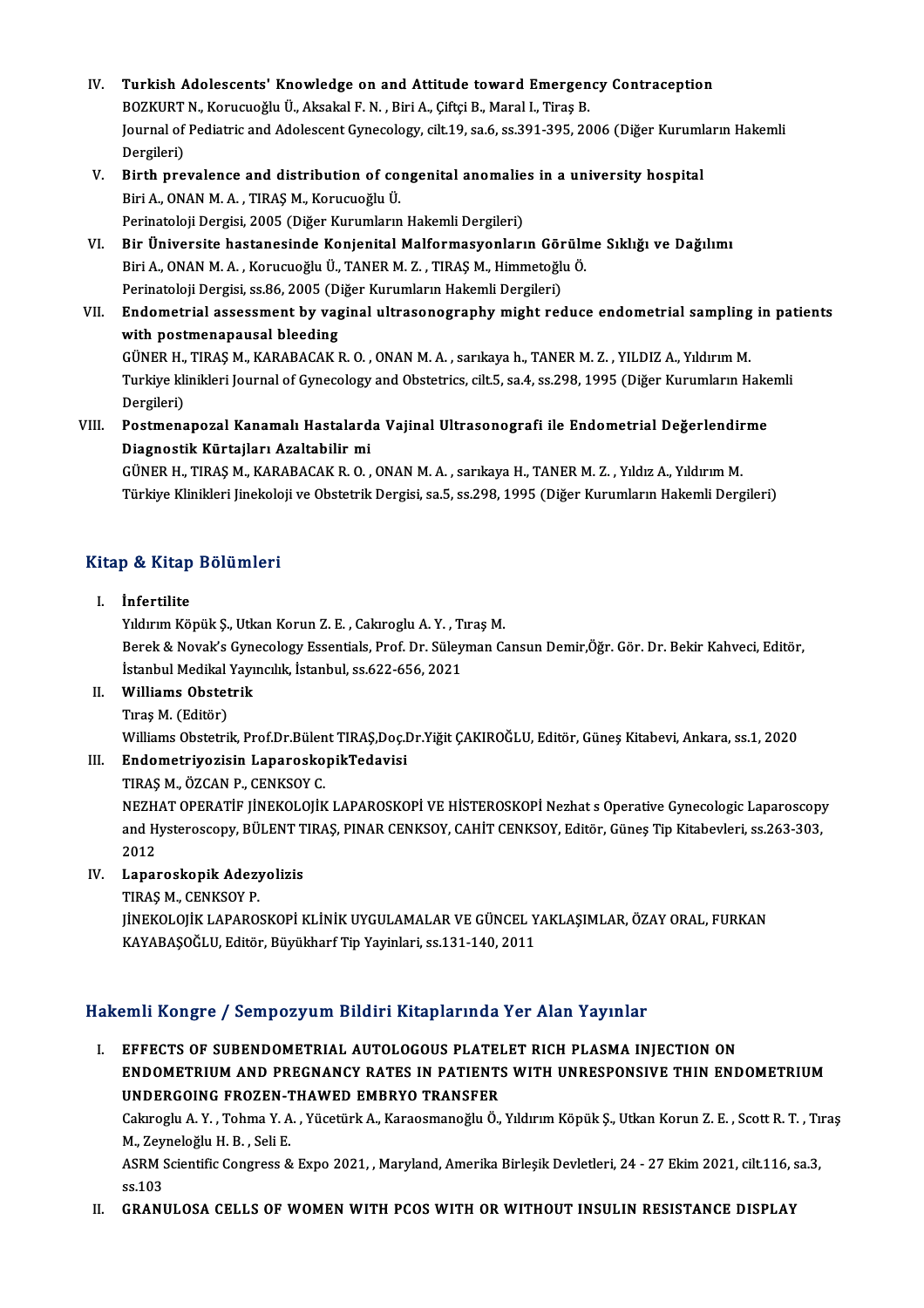### SIGNS OF METABOLIC DISTRESS

SIGNS OF METABOLIC DISTRESS<br>Cozzolino M., Herraiz S., Cakıroglu A.Y. , Tıraş M., Velasco J. G. , Pacheco A., Rabadan S., Kohls G., Barrio A. I. , Seli E.<br>ASPM Scientific Congress & Euro 2021, Maryland, Amerika Birlosik Dev SIGNS OF METABOLIC DISTRESS<br>Cozzolino M., Herraiz S., Cakıroglu A. Y. , Tıraş M., Velasco J. G. , Pacheco A., Rabadan S., Kohls G., Barrio A. I. , Sel<br>ASRM Scientific Congress & Expo 2021, Maryland, Amerika Birleşik Devlet Cozzo<br>ASRM<br>ss.84<br>ive o ASRM Scientific Congress & Expo 2021, Maryland, Amerika Birleşik Devletleri, 24 - 27 Ekim 2021, cilt.116, sa.3,<br>ss.84<br>III. IVF OUTCOMES IN 510 WOMEN WITH POOR OVARIAN RESPONSE (POR) TREATED WITH

## INTRAOVARIAN INJECTION OF AUTOLOGOUS PLATELET RICH PLASMA (PRP) IVF OUTCOMES IN 510 WOMEN WITH POOR OVARIAN RESPONSE (POR) TREATED WITH<br>INTRAOVARIAN INJECTION OF AUTOLOGOUS PLATELET RICH PLASMA (PRP)<br>Cakıroglu A.Y., Yücetürk A., Karaosmanoğlu Ö., Yıldırım Köpük Ş., Utkan Korun Z. E. ,

INTRAOVARIAN INJECTION OF AUTOLOGOUS PLATELET RICH PLASMA (PRP)<br>Cakıroglu A. Y. , Yücetürk A., Karaosmanoğlu Ö., Yıldırım Köpük Ş., Utkan Korun Z. E. , Scott R. T. , Tıraş M., Seli E<br>ASRM Scientific Congress & Expo 2021, M Cakiroglu<br>ASRM Sci<br>ss.28-29<br>тив вве INTRATESTICULAR INJECTION OF AUTOLOGOUS PLATELET RICH PLASMA (PRP) ON SPEPER BETPLEYAL BATES AND IVE OUTCOMES IN MEN WITH NON OBSTRUCTIVE AZOOSPEPMIA

<sub>SS.28-29</sub><br>THE EFFECT OF INTRATESTICULAR INJECTION OF AUTOLOGOUS PLATELET RICH PLASMA (PRP) (<br>SPERM RETRIEVAL RATES AND IVF OUTCOMES IN MEN WITH NON-OBSTRUCTIVE AZOOSPERMIA<br>AND HISTORY OF FAJLED TESTICIJI AR SPERM EXTRACTI THE EFFECT OF INTRATESTICULAR INJECTION OF AUTOLOG<br>SPERM RETRIEVAL RATES AND IVF OUTCOMES IN MEN WITI<br>AND HISTORY OF FAILED TESTICULAR SPERM EXTRACTION<br>Cüdelei T. Celareslu A. V., Vüestürk A. Petr Vülsel S. Karassmaneğ SPERM RETRIEVAL RATES AND IVF OUTCOMES IN MEN WITH NON-OBSTRUCTIVE AZOOSPERMIA<br>AND HISTORY OF FAILED TESTICULAR SPERM EXTRACTION<br>Güdelci T., Cakıroglu A.Y., Yücetürk A., Batır Yüksel S., Karaosmanoğlu Ö., Yıldırım Köpük Ş.

AND HISTORY OF FAILED TESTIC<br>Güdelci T., Cakıroglu A.Y. , Yücetürk A<br>Scott R. T. , Tıraş M., Kural A. R. , et al.<br>ASPM Scientific Congress & Erne 202

ASRM Scientific Congress & Expo 2021, , Maryland, Amerika Birleşik Devletleri, 24 - 27 Ekim 2021, cilt.116, sa.3,<br>ss.331 Scott R.<br>ASRM S<br>ss.331<br>OVAPI SRM Scientific Congress & Expo 2021, , Maryland, Amerika Birleşik Devletleri, 24 - 27 Ekim 2021, cilt.116<br>ss.331<br>V. OVARIAN RESERVE PARAMETERS AND IVF OUTCOMES IN 510 WOMEN WITH POOR OVARIAN

<sub>SS.331</sub><br>OVARIAN RESERVE PARAMETERS AND IVF OUTCOMES IN 510 WOMEN WITH POOR OVARIAN<br>RESPONSE (POR) TREATED WITH INTRAOVARIAN INJECTION OF AUTOLOGOUS PLATELET RICH<br>RLASMA (RRR) OVARIAN RESE<br>RESPONSE (POI<br>PLASMA (PRP)<br>Celarechi A.V. S RESPONSE (POR) TREATED WITH INTRAOVARIAN INJECTION OF AUTOLOGOUS PLATELET |<br>PLASMA (PRP)<br>Cakıroglu A.Y., Saltık A., Yücetürk A., Karaosmanoğlu Ö., Yıldırım Köpük Ş., Seli E., Tıraş M., Scott Jr R. T.<br>76th ANNIJAL ASPM CONC

PLASMA (PRP)<br>Cakıroglu A. Y. , Saltık A., Yücetürk A., Karaosmanoğlu Ö., Yıldırım Köpük Ş., Seli E., Tıraş M., Scott Jr R. T<br>76th ANNUAL ASRM CONGRESS, Oregon, Amerika Birleşik Devletleri, 19 - 21 Ekim 2020, ss.458

VI. FOLLICULAR ACTIVATION BY INTRAOVARIAN INJECTION OF AUTOLOGOUS PLATELET RICH PLASMA 76th ANNUAL ASRM CONGRESS, Oregon, Amerika Birleşik Devletleri, 19 - 21 Ekim 2020, ss.458<br>FOLLICULAR ACTIVATION BY INTRAOVARIAN INJECTION OF AUTOLOGOUS PLATELET RICH PLASMA<br>(PRP) IN WOMEN WITH PRIMARY OVARIAN INSUFFICIENCY FOLLICULAR ACTIV<br>(PRP) IN WOMEN W<br>AND IVF OUTCOME (PRP) IN WOMEN WITH PRIMARY OVARIAN INSUFFICIENCY (POI): IMPACT ON OVARIA<br>AND IVF OUTCOME<br>Cakıroglu A.Y., Saltık A., Yücetürk A., Karaosmanoğlu Ö., Köpük Ş.Y., Scott Jr. R. T., Tıraş M., Seli E.<br>76th Annual ASPM Scientific

AND IVF OUTCOME<br>Cakıroglu A. Y. , Saltık A., Yücetürk A., Karaosmanoğlu Ö., Köpük Ş. Y. , Scott Jr. R. T. , Tıraş M., Seli E.<br>76th Annual ASRM Scientific Congress, Oregon, Amerika Birleşik Devletleri, 19 - 21 Ekim 2020, ss

### Cakıroglu A. Y. , Saltık A., Yücetürk A., Karaosmanoğlu Ö., Köpük Ş. Y. , Scott Jr. R. T. , Tıraş M., Seli E.<br>76th Annual ASRM Scientific Congress, Oregon, Amerika Birleşik Devletleri, 19 - 21 Ekim 2020, ss.158<br>VII. EFFECT 76th Annual ASRM Scientific Congress, Oregon, Amerika Birleşik Devletleri, 19 - 21 Ekim 2020, ss.15<br>EFFECTS OF INTRAOVARIAN INJECTION OF AUTOLOGOUS PLATELET RICH PLASMA ON C<br>RESERVE AND IVF OUTCOMES IN WOMEN WITH PREMATURE EFFECTS OF INTRAOVARIAN INJECTION OF AUTOLOGOUS PLATELET RICH PLASM.<br>RESERVE AND IVF OUTCOMES IN WOMEN WITH PREMATURE OVARIAN INSUFFICI<br>Cakiroglu Y., Saltik A., Yuceturk A., Karaosmanoglu O., Tayyar A.T. , Scott R.T. , Tir 75th Scientific Congress of the American-Society-for-Reproductive-Medicine (ASRM), Pennsylvania, Amerika<br>Birlesik Devletleri, 12 - 16 Ekim 2019, cilt.112 Cakiroglu Y., Saltik A., Yuceturk A., Karaosmano<br>75th Scientific Congress of the American-Socie<br>Birleşik Devletleri, 12 - 16 Ekim 2019, cilt.112<br>IN WOMEN WITH BOOP OVAPIAN PESPOL T5th Scientific Congress of the American-Society-for-Reproductive-Medicine (ASRM), Pennsylvania, Amerika<br>Birleşik Devletleri, 12 - 16 Ekim 2019, cilt.112<br>VIII. IN WOMEN WITH POOR OVARIAN RESPONSE, INTRAOVARIAN INJECTION OF

Birleşik Devletleri, 12 - 16 Ekim 2019, cilt.112<br>IN WOMEN WITH POOR OVARIAN RESPONSE, INTRAOVARIAN INJECTION OF AU<br>RICH PLASMA IMPROVES OVARIAN RESERVE AND IVF OUTCOME PARAMETERS.<br>Celtinosly Y. Seltik A. Yussturk A. Karees IN WOMEN WITH POOR OVARIAN RESPONSE, INTRAOVARIAN INJECTION OF AUTO<br>RICH PLASMA IMPROVES OVARIAN RESERVE AND IVF OUTCOME PARAMETERS.<br>Cakiroglu Y., Saltik A., Yuceturk A., Karaosmanoglu O., Tayyar A.T. , Scott R.T. , Tiras RICH PLASMA IMPROVES OVARIAN RESERVE AND IVF OUTCOME PARAMETERS.<br>Cakiroglu Y., Saltik A., Yuceturk A., Karaosmanoglu O., Tayyar A. T. , Scott R. T. , Tiras B., Seli E.<br>75th Scientific Congress of the American-Society-for-R Cakiroglu Y., Saltik A., Yuceturk A., Karaosmano<br>75th Scientific Congress of the American-Socie<br>Birleşik Devletleri, 12 - 16 Ekim 2019, cilt.112<br>THE VARIATIONS OF AMH SERIIM CONCE 75th Scientific Congress of the American-Society-for-Reproductive-Medicine (ASRM), Pen<br>Birleşik Devletleri, 12 - 16 Ekim 2019, cilt.112<br>IX. THE VARIATIONS OF AMH SERUM CONCENTRATIONS AFTER COH TREATMENT

## Birleşik Devletleri, 12 - 16 Ekim 2019, cilt.112<br>THE VARIATIONS OF AMH SERUM CONCENT<br>Leylek O.A., Tiras B., Halicigil C., Saltik A., Kavci N. THE VARIATIONS OF AMH SERUM CONCENTRATIONS AFTER COH TREATMENT<br>Leylek O. A. , Tiras B., Halicigil C., Saltik A., Kavci N.<br>70th Annual Meeting of the American-Society-for-Reproductive-Medicine, Hawaii, Amerika Birleşik Devl Leylek O. A. , Tiras B., H<br>70th Annual Meeting o<br>22 Ekim 2014, cilt.102<br>Belationshin of hum Toth Annual Meeting of the American-Society-for-Reproductive-Medicine, Hawaii, Amerika Birleşik Devletleri, 18<br>22 Ekim 2014, cilt.102<br>X. Relationship of human chorionic gonadotropin levels after oocyte triggering with oocy

## 22 Ekim 2014, cilt.10<br>Relationship of hu<br>and IVF outcomes Relationship of human chorionic gonadotro<br>and IVF outcomes<br>Halicigil C., Leylek O.A. , Kavci N., Saltik A., Tiras B.<br>20th Annual Meeting of the European Society of L

and IVF outcomes<br>Halicigil C., Leylek O. A. , Kavci N., Saltik A., Tiras B.<br>30th Annual Meeting of the European-Society-of-Human-Reproduction-and-Embryology (ESHRE), Munich,<br>Almanya, 30 Hariran, .03 Temmur 3014, silt 29, s Halicigil C., Leylek O. A. , Kavci N., Saltik A., Tiras B.<br>30th Annual Meeting of the European-Society-of-Humai<br>Almanya, 29 Haziran - 02 Temmuz 2014, cilt.29, ss.224<br>DOES SINGLE DOSE CRPH ACONIST ADMINISTRA 30th Annual Meeting of the European-Society-of-Human-Reproduction-and-Embryology (ESHRE), Munich,<br>Almanya, 29 Haziran - 02 Temmuz 2014, cilt.29, ss.224<br>XI. DOES SINGLE DOSE GNRH AGONIST ADMINISTRATION AFTER OOCYTE PICK-UP

Almanya, 29 Haziran - 02 Temmuz 2014, cilt.29, ss.224<br>DOES SINGLE DOSE GnRH AGONIST ADMINISTRATION AFTER OOCYTE PIC<br>CYCLES IMPROVE ENDOMETRIAL RECEPTIVITY AND PREGNANCY RATES?<br>Ting B. Loylek O. A., Haligigil C. Soltik A., DOES SINGLE DOSE GnRH AGONIST ADMINI<br>CYCLES IMPROVE ENDOMETRIAL RECEPTIV<br>Tins B., Leylek O. A. , Halicigil C., Saltik A., Kavci N.

Tins B., Leylek O. A. , Halicigil C., Saltik A., Kavci N.<br>International-Federation-of-Fertility-Societies 21st World Congress on Fertility and Sterility / 69th Annual Meeting Tins B., Leylek O. A. , Halicigil C., Saltik A., Kavci N.<br>International-Federation-of-Fertility-Societies 21st World Congress on Fertility and Sterility / 69th Annual Meeting<br>of the American-Society-for-Reproductive-Medici Interna<br>of the *l*<br>cilt.100